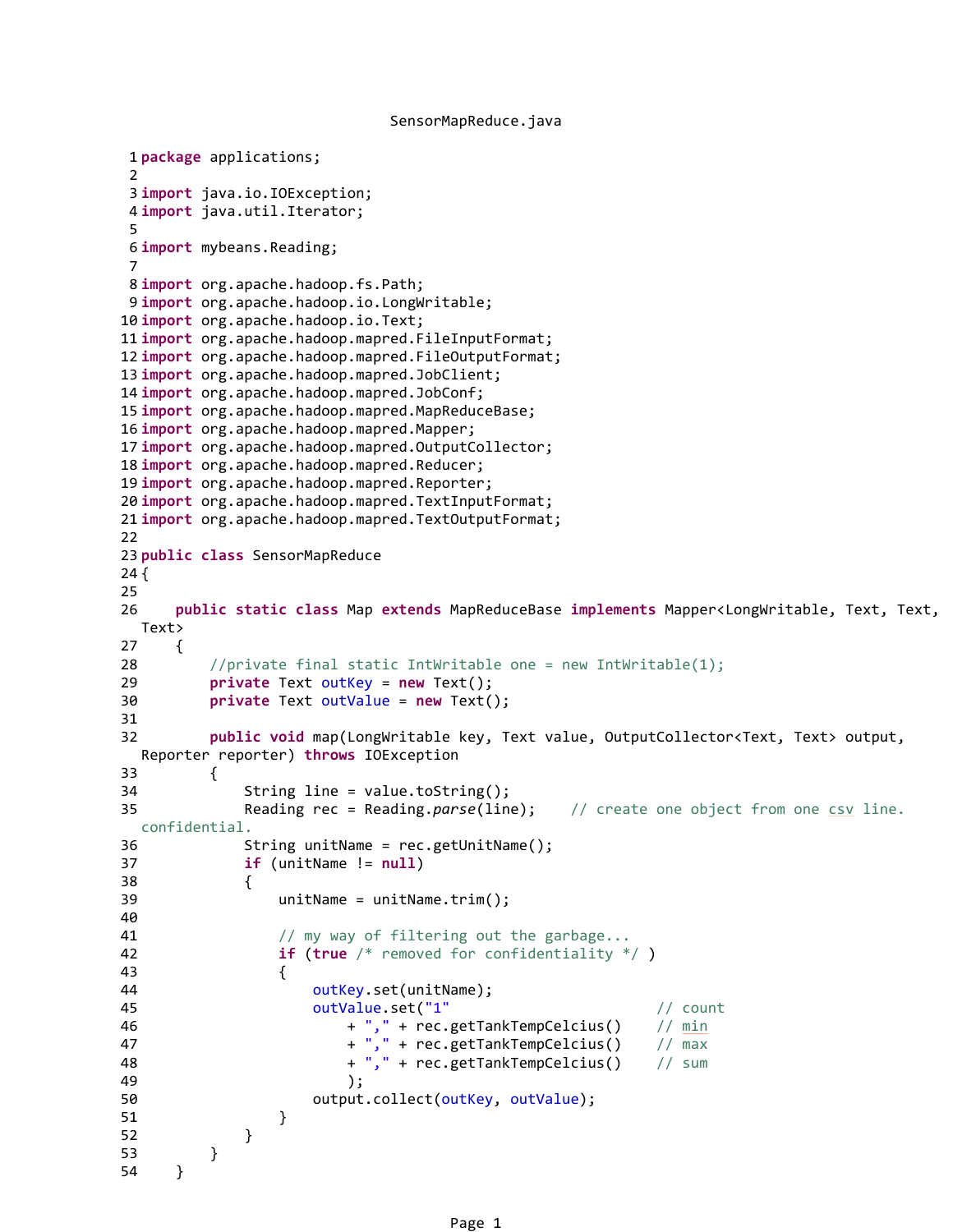## SensorMapReduce.java

```
55 
56 public static class Reduce extends MapReduceBase implements Reducer<Text, Text, Text, 
  Text> 
57 {
58 public void reduce(Text key, Iterator<Text> values, OutputCollector<Text, Text> 
  output, Reporter reporter) throws IOException 
59 {
60 // reducer accepts a count, min, max, and sum.
61 // when no combiner is used, the count will always be 1.
62 // reducer outputs a count, min, max, sum, and average.
63 // when reducer is used as a combiner, the input average will be ignored.
64
65 Text value = new Text();
66
67 int countOut = 0;
68 double minOut = Double. MAX_VALUE;
69 double maxOut = Double.MIN VALUE;
70 double sumOut = 0;
71 
72 while (values.hasNext()) 
73 {
74 String[] vals = values.next().toString().split(",");
75
76 int countIn = Integer.parseInt(vals[0]);
77 double minIn = Double.parseDouble(vals[1]);
78 double maxIn = Double.parseDouble(vals[2]);
79 double sumIn = Double.parseDouble(vals[3]);
80 
81 countOut += countIn;
82 minOut = (minIn < minOut? minIn: minOut);
83 maxOut = (maxIn > maxOut? maxIn: maxOut);
84 SumOut += sumIn;
85 }
86 
87 double meanOut = (countOut == 0? 0: sumOut/countOut);
88 
89 value.set("" + countOut + "," + minOut + "," + maxOut + "," + sumOut + "," + 
  meanOut);
90 output.collect(key, value);
91 }
92 }
93
94 public static void main(String[] args) throws Exception
95 {
96 // usage: SensorMapReduce inputpath outputpath {Y/N}
97 // where {Y/N} is to use combiner or not.
98 
99 JobConf conf = new JobConf(SensorMapReduce.class);
100 conf.setJobName("sensor_map_reduce");
101 
102 conf.setOutputKeyClass(Text.class);
103 conf.setOutputValueClass(Text.class);
104 
105 conf.setMapperClass(Map.class);
106
107 if ("Y".equals(args[2]))
108 {
```